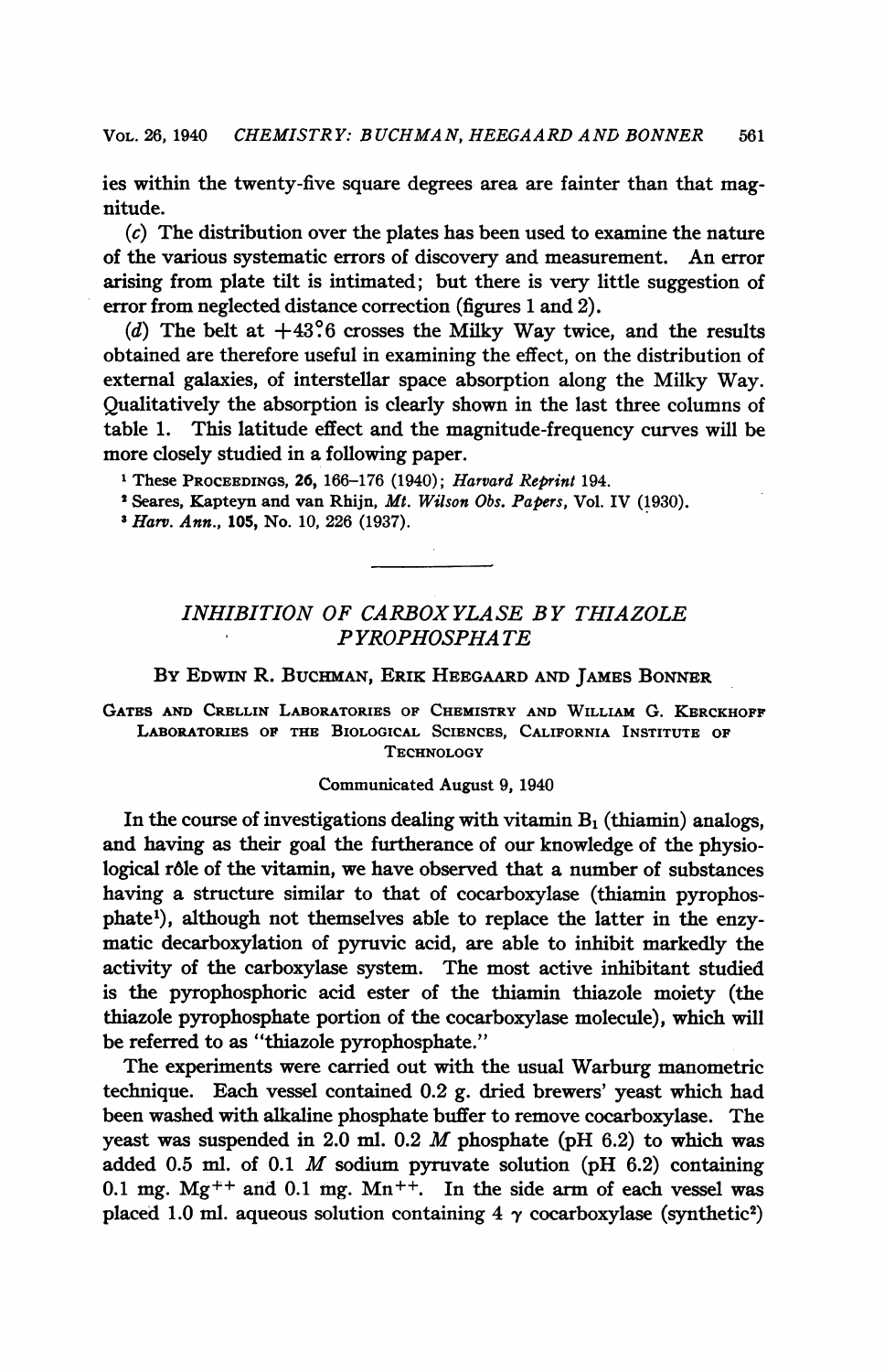and varying amounts of thiazole pyrophosphate; this solution was then tipped into the main part of the vessel after temperature equilibrium had been reached. Measurements were made at 25°C.

The thiazole was pyrophosphorylated by the method<sup>3</sup> which Weijlard and Tauber used in the case of thiamin. The crude material was purified by conversion into the silver salt<sup>4</sup> and from this we obtained a crystalline manganese salt which was used in the experiments tabulated below:

### TABLE <sup>1</sup>

INHIBITION OF CARBOXYLASE BY INCREASING AMOUNTS oF THIAZOLE PYROPHOSPHATE (MANGANESE SALT)

| VESSEL NO.                       |     |     | 2 3   | $\blacksquare$                                         | - 5 - 5 |     |
|----------------------------------|-----|-----|-------|--------------------------------------------------------|---------|-----|
| Thiazole pyrophosphate (Mn salt) |     |     |       | 0 $4\gamma$ $8\gamma$ $16\gamma$ $32\gamma$ $80\gamma$ |         |     |
| $Cmm$ . $CO2$ in 30 min.         | 412 | 388 | - 385 | - 339                                                  | -226    | -41 |

Free thiazole pyrophosphate, liberated in non-crystalline form from the silver salt, gave results consistent with the above. The inhibition is not due to a change in pH; moreover, pyruvic acid decarboxylation is not affected by free thiazole, thiazole monophosphate or sodium pyrophosphate.

We believe that the observed inhibition phenomenon is to be explained on the basis of a competition between cocarboxylase and thiazole pyrophosphate for the specific carboxylase protein with which the two are similarly able to combine. The introduction, together with cocarboxylase, of a substance also capable of combining with the specific protein but giving an inactive "enzyme analog" results in a lowered rate of pyruvate decarboxylation. This interpretation receives support from experiments in which the thiazole pyrophosphate was not added to the protein simultaneously with the cocarboxylase but at a definite time interval before the addition of the latter. It was found that under these conditions the rate of  $CO<sub>2</sub>$  production was initially lower than when coenzyme and inhibitor were added together.

Since it is logical to assume that the protein-inhibitor bond is similar to that between protein and cocarboxylase, this latter must therefore be joined to the protein through the pyrophosphate group, $\delta$  which is common to both it and the inhibitor. Thus we have independent confirmation of the prevailing view<sup>6</sup> regarding the nature of this binding, which view was until now supported almost entirely by analogy with the alloxazineproteid complex.7

We conclude that there has been demonstrated here <sup>a</sup> not hitherto recognized type of competitive inhibition of enzyme reactions, caused by competition not between substrate and inhibitor but between coenzyme and inhibitor. The importance of this type of inhibition must be emphasized because its study may throw light on structural relationships in protein chemistry and on enzyme reaction kinetics and also because there is the